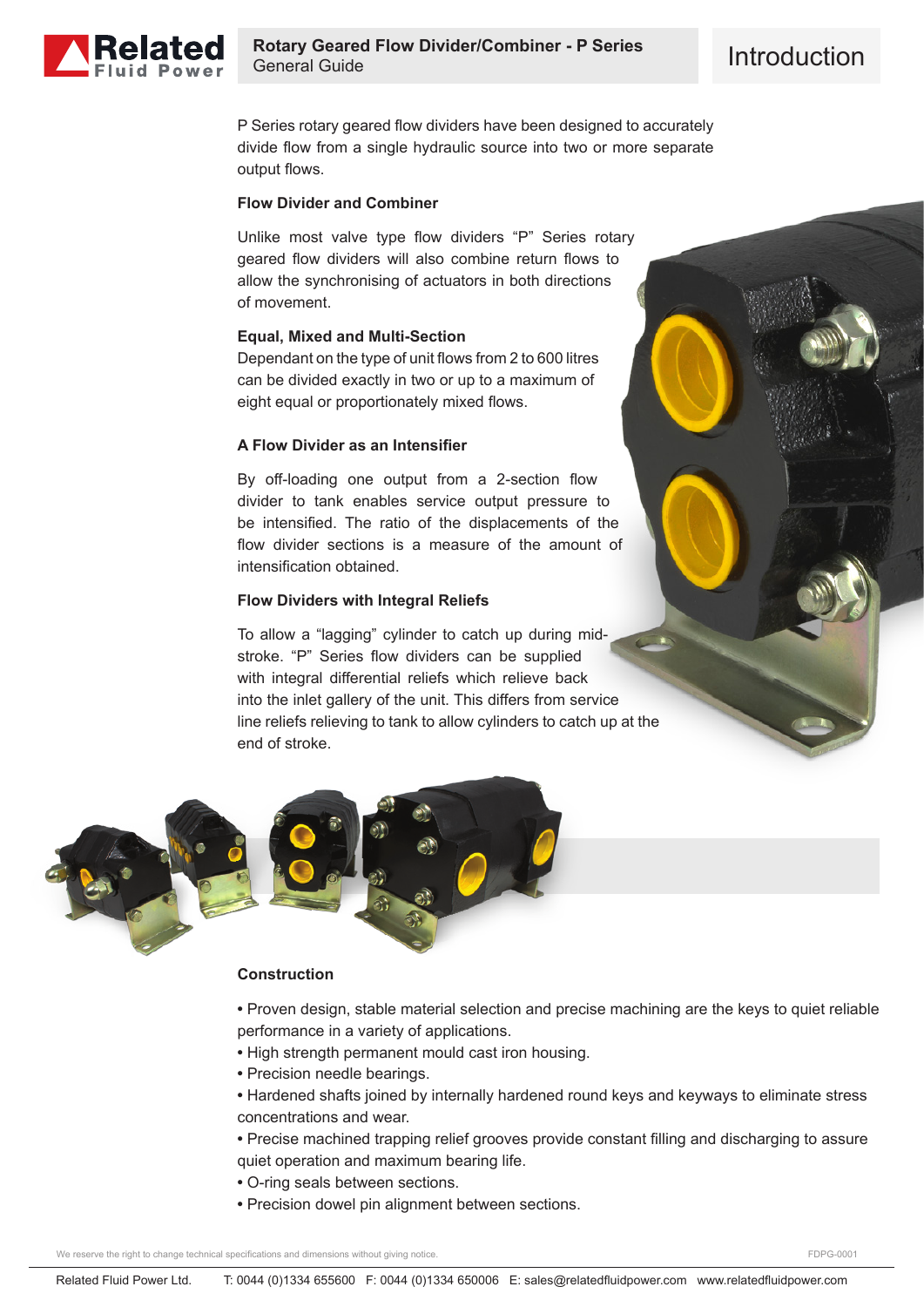





## **Multiple Motor Control**

Where one pump operates a number of hydraulic motors: car wash systems, lubrication systems (multiple point), hydraulic driven machines – harvesting machines, earth moving machines, etc.

# **Synchronising Cylinders**

Where two or more cylinders must be synchronised: lift platforms, scaffolds, presses, etc.





#### **Independent Circuit Control**

Where two or more circuits must be controlled independently at different pressures/flows: presses, machine tools, etc.

## **Pressure Intensification**

Where main pump pressure must be intensified in one circuit of multiple circuit machinery, such as waste compactors and other hi-lo applications.



#### **Synchronising Cylinders Using Integral Reliefs**

Where it is important for "lagging" cylinders to "catch up" at end of stroke P Series flow dividers with integral differential reliefs can be used: demount and stabiliser control circuits, lift platforms, presses, etc.

We reserve the right to change technical specifications and dimensions without giving notice.